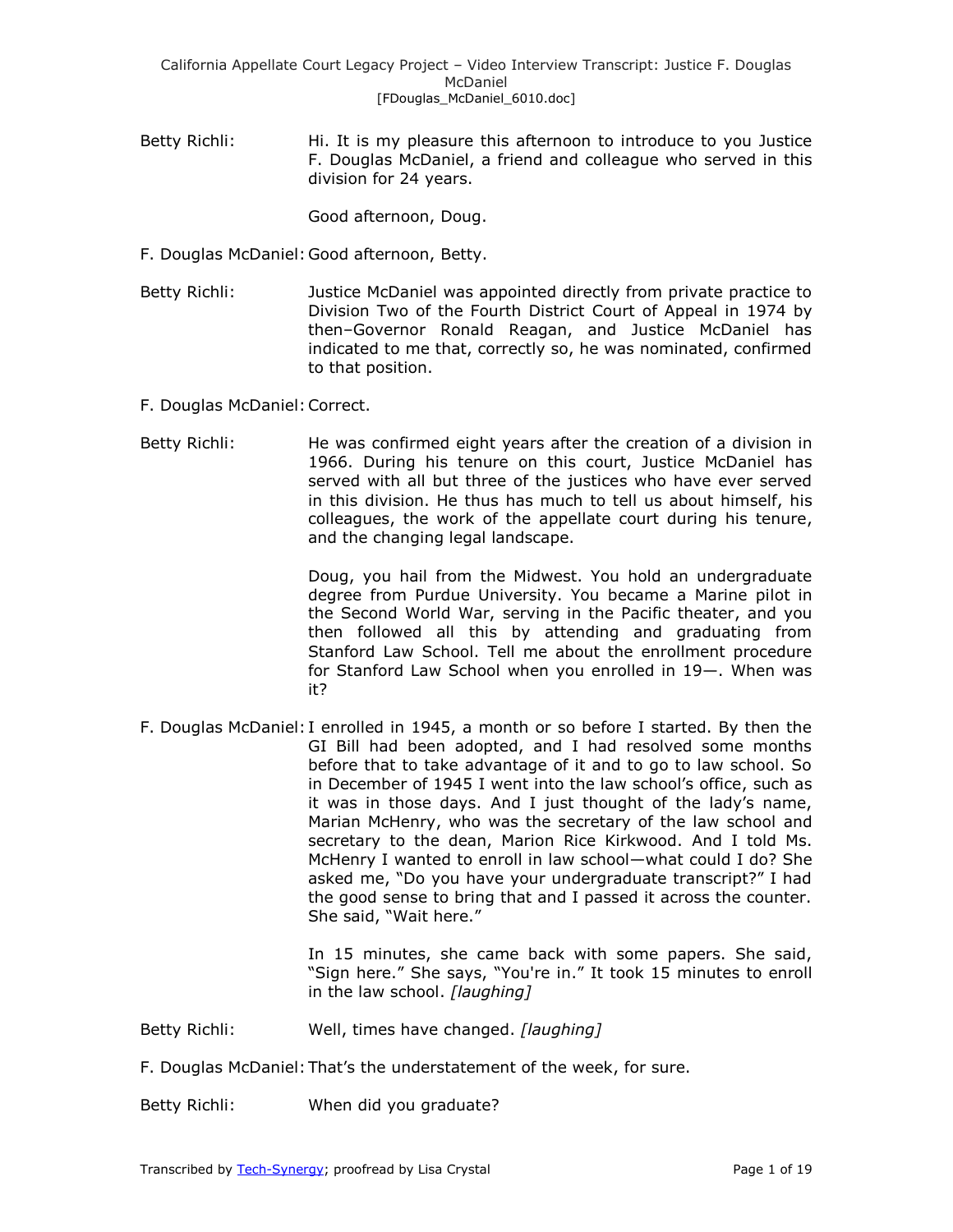F. Douglas McDaniel: From law school?

Betty Richli: Yes.

- F. Douglas McDaniel: In June of 1948.
- Betty Richli: And had it always been your goal to become a lawyer?
- F. Douglas McDaniel:No. The decision was made in February as I sat out in Guam in the quarters with nine other of my pilot colleagues, and the news had just come over the radio that—we had access to news out there in the Pacific—that the Congress had passed the GI Bill. Immediately my colleagues began going around the room: "Oh, I can become a pharmacist now." "I can finish my engineering degree." As I sat there I hadn't the faintest idea of what I was going to do, but it seemed to me if there was going to be this government-financed education, I really ought to take advantage of it. So I am sort of perverse by nature in that respect; and I can remember some years back the thought came unbidden that I was going with my fraternity brothers visiting down at Bloomington at Indiana University. They got to talking about which group of students seemed to be the most burdened and the most drudges around the campus, and everybody agreed it was the law students.

So seriously, in my perversity I thought, "Well, if I'm going to get this free education, I should choose the most difficult there is." Believe it or not, that's the ridiculous story about how I came to study at law school. I hadn't the faintest idea what lawyers did, anything; I just figured if it's going to be free, I should make it tough on myself.

- Betty Richli: And the rest, as we say, is history. *[laughing]*
- F. Douglas McDaniel:Yeah, I guess.
- Betty Richli: You were a successful attorney in a private civil practice in the Imperial Valley for a long period of time. That was before your direct appointment to the appellate court bench. The majority of appellate court justices are appointed from the trial court bench—they have trial experience as judges—and you were not. How, if at all, do you think your never having served on the trial court bench affected your appellate court work?

### $(00:04:46)$

F. Douglas McDaniel:Not in the slightest. There was a big push made back in March of 1974 to convince Reagan that a person, unless he or she had served on the trial court, was not qualified. A person named John Vukasin, who was on the Public Utilities Commission, had been nominated by Governor Reagan for a seat in District One. And since Seth Hufstedler and Justice Tobriner appeared at the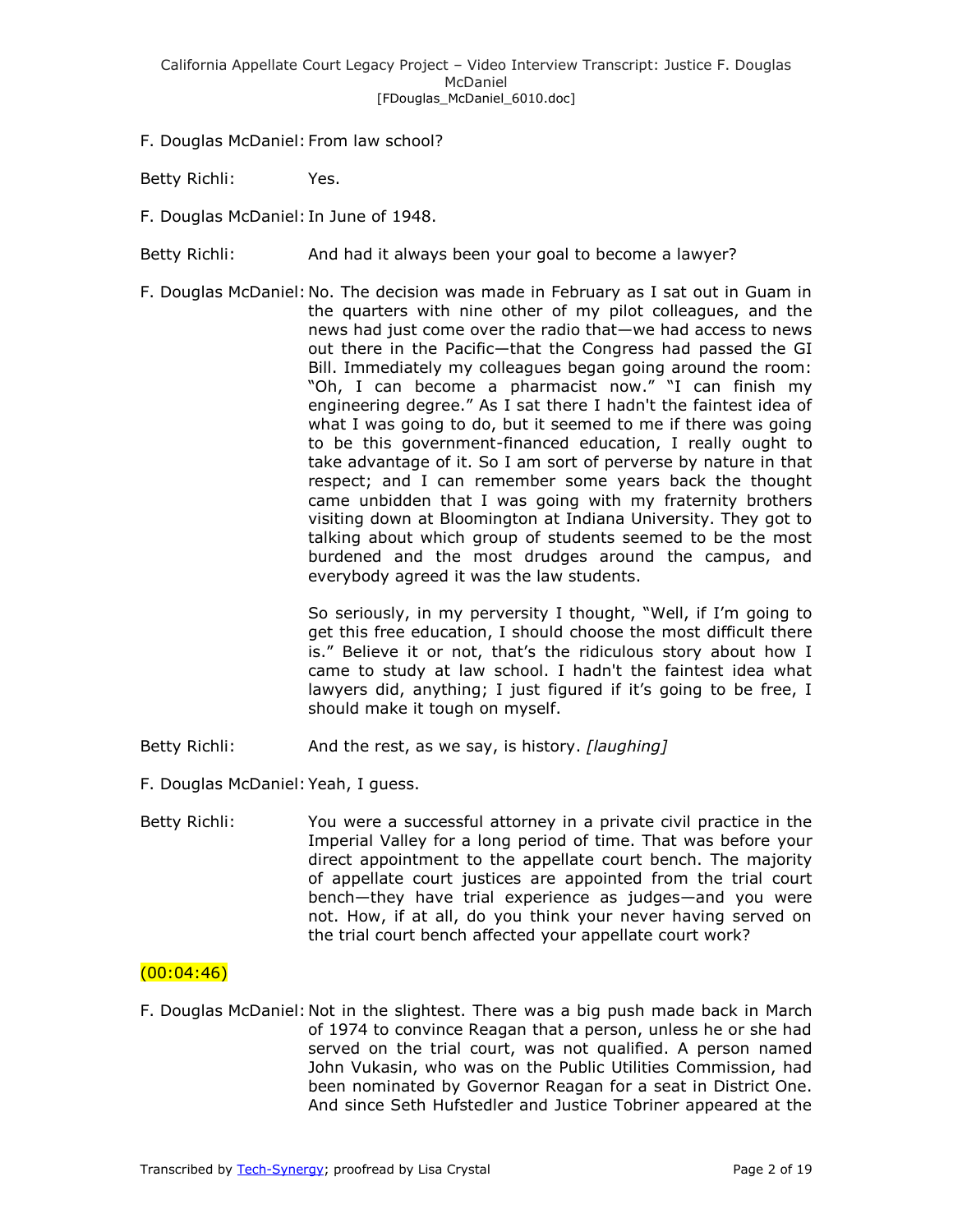confirmation hearing—which up to those days was complete pro forma—and they raised a big ruckus about the fact that John Vukasin had never been a trial lawyer, so the commission took the issue under submission. And Reagan, being a fellow who gave people the benefit of the doubt, decided, "Well, if that's the rule, I won't nominate anybody for the appellate court unless he or she has been a trial judge."

- Betty Richli: You had the great good luck and privilege to have as one of your colleagues retired Supreme Court Justice Marcus Kaufman. Tell us a little bit about that association and friendship.
- F. Douglas McDaniel:Well, he was one of the most unusual and one of the closest friendships I ever had. Marcus, because of his overweight situation, had all kinds of health problems, and he kept very odd hours. He'd show up sometime at 11:00 in the morning and stay until 9:00 at night. And as I got better acquainted with him and became absolutely amazed at his legal acumen, we became greater friends.

And often . . . he lived in San Bernardino up on 38th Street in those days. When I was going to be down the hill—I lived up in the mountains, of course, up in Lake Arrowhead—I was going to be down overnight, I would stay at the Kaufmans'. I sort of became a member of the family.

To give you an example of what he was like, my bedroom was up in the front of the house, and I'd come in at night late and they were asleep, and here on my bedside would be sliced apple and some cheese that he'd leave for me.

I don't know whether you want me go further; but we developed a working relationship, which I think was unique among members of the Court of Appeal. Marcus could think faster than he could write and speak. On the other hand, I had a certain facility in writing. So we collaborated on dozens of opinions, whether he was the leading justice or I was. We would talk them over, and as he would come up with the ideas. I would work out the language and we collaborated to say it—in a way which was a great deal of pleasure and sort of a feeling that this is the way it ought to work.

- Betty Richli: He, like yourself, was also a direct appointment to the appellate court bench from a private civil practice. Do you think that that created any kind of a kinship between the two of you and affected the bond between you two?
- F. Douglas McDaniel:No, we never discussed that. We were not reflective; we were always concerned with what we were doing and what was ahead of us.
- Betty Richli: If you could sum up Justice Kaufman's contribution to the body of appellate court work, what would you say that would be?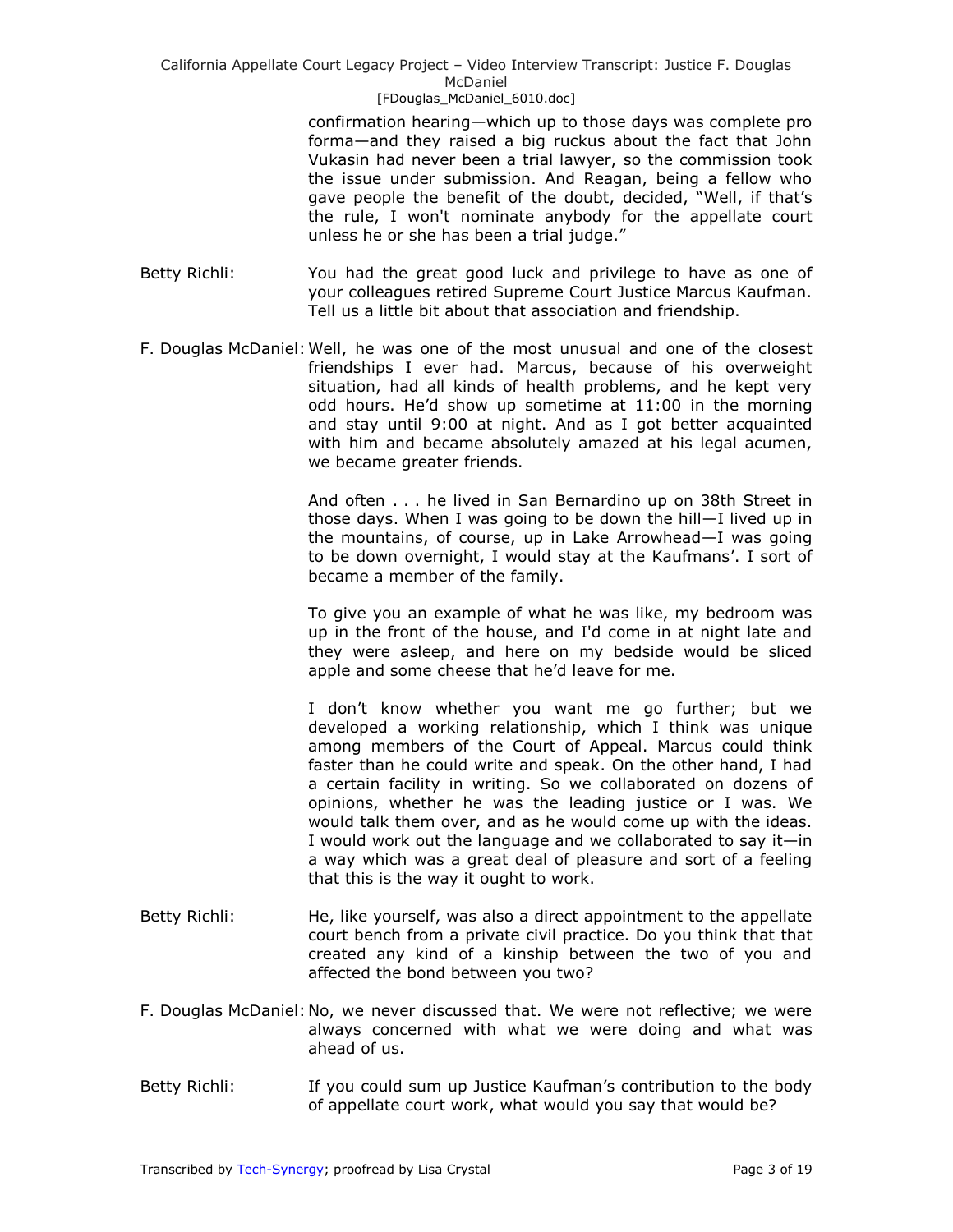- F. Douglas McDaniel:Well, I can't think of the justice up in the Third District who was such a renowned scholar; but as far as I'm concerned, Justice Kaufman's contribution to the jurisprudence in the form of appellate opinions is probably the best the state's ever enjoyed.
- Betty Richli: How many years did you serve with him, was he your colleague on that court?
- F. Douglas McDaniel: I think it was 13, if I had to give you a word between when I got there and when he went on to the Supreme Court. Let's see. He went, I think, in 1987.
- Betty Richli: That would be 13 years. That's a long time.
- F. Douglas McDaniel:Yeah.
- Betty Richli: And even after he went to the Supreme Court, you maintained that friendship with him.
- F. Douglas McDaniel:Oh, absolutely. Yeah, we used to go up to San Francisco to visit them, and I succeeded in sort of putting him in the hands of a very urbane lawyer up there that could protect, because Marcus was sort of naive in the non-legal area, and I was worried that people might try to take advantage of him in some sort of scheme. So there was a remarkable friend of mine named Burton Goldstein, who was the most urbane person I've ever known and was in practice in San Francisco. So I actually asked him if he would sort of take charge of Marcus, and he readily agreed and they became great friends, and it served exactly the purpose that I had in mind.

## $(00:10:15)$

- Betty Richli: Terrific. Now, you also served with Justice Bob Gardner, probably one of the most unique, respected, and colorful justices of the Court of Appeal. Tell us a little bit about your observation of his work habits and a little bit about his judicial philosophy and his writing abilities.
- F. Douglas McDaniel:Well, I think the most immediate or significant aspect about Justice Gardner were his work habits. He only came into the court one day a week. A lot of the time when he lived out in Corona del Mar, he'd be out swimming. Each day when he left the court on Monday night, which is the day he was there, he'd have this big, canvas bag with records on appeal. He assigned all the so-called cream-puff criminal cases to himself, but he knew all of the citations almost off the top of his head.

So he would be down there on the beach with this sack of records on appeal. He'd swim, come out, make notes, read the records, and then he'd get back on Monday morning, he'd dictate for ten hours to Marian Anderson, his secretary; it'd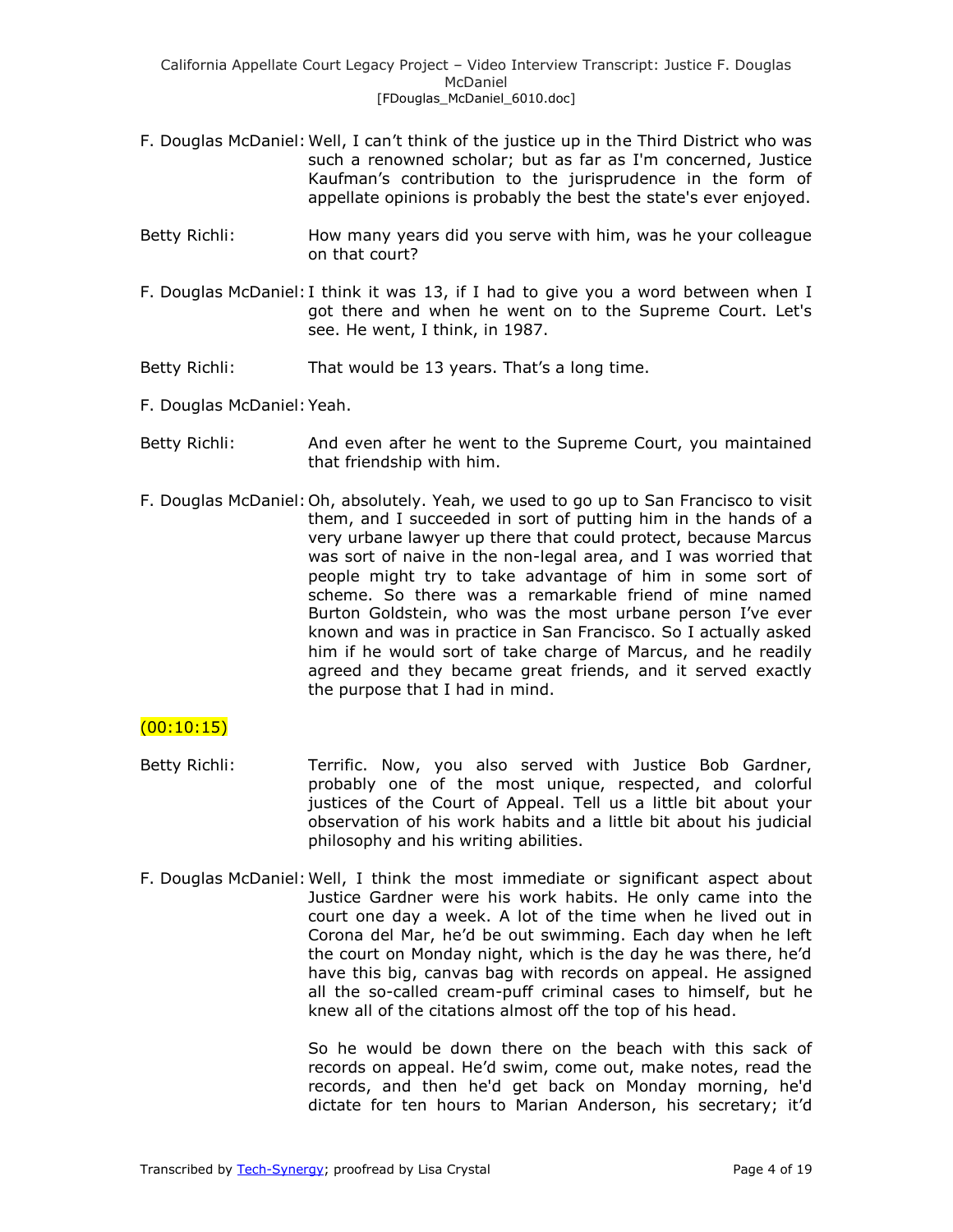take her all week to transcribe what he dictated. So I'd say what he did, I'd say he relegated or assigned himself the simpler criminal cases, which he saw because they were creampuff cases, so that he could get rid of huge volumes of stuff that wouldn't be of much interest to the rest of the people on the court. I never heard it confirmed, but it seems that probably he could do as many as 300 cases a month. I can't imagine it, but he did a great number and left . . . or relieved the rest of the court from this burden.

- Betty Richli: In addition to his being prolific, he also had a great sense of humor, I hear.
- F. Douglas McDaniel:Oh, yes. He was a fellow that was sort of caught in a nominal situation. He really loved being a trial judge. As a matter of fact, my understanding was when Moran named him to the superior court in Orange County, he was the youngest person ever been named to the superior court in California. But when along came the nomination for the Court of Appeal, you can't really shrug it off and say, "Yeah, I'd rather not"; but it was apparent in talking with anyone being around him that he really had enjoyed a lot more in the trial court.

You say his sense of humor. There was an attorney named Foster on the Attorney General's office in San Diego that was a frequent person who came up to represent the Attorney General's office on criminal appeals; and it was always just a kick to be on the panel with Justice Gardner when Foster was there, because they would get into this repartee back and forth which just had everybody in stitches. I don't know how they worked it out, but it was very entertaining.

- Betty Richli: Now, you also served with a particular favorite of mine, someone I consider a mentor: Justice Margaret Morris. She was the first woman appointed to this bench, the only female presiding justice in the Fourth District up until the fairly recent appointment of Justice Judy McConnell, who is the administrative presiding justice of the Fourth District. What are your memories of her?
- F. Douglas McDaniel:Well, it's kind of hard to say which is the most important thing. What I think most I remember first is these gorgeous St. John knits that she wore all the time, just impeccably dressed all the time. As I recall, she sort of prescribed a dress code for the ladies who were the attorneys on the court, which I don't think was very popular; but she insisted on maximum sort of decorum.

## $(00:14:48)$

But in terms of you might say her behavior, she was the ultimate in class in terms of the way a person should behave: this courtesy, but firmness, and the . . . but I thoroughly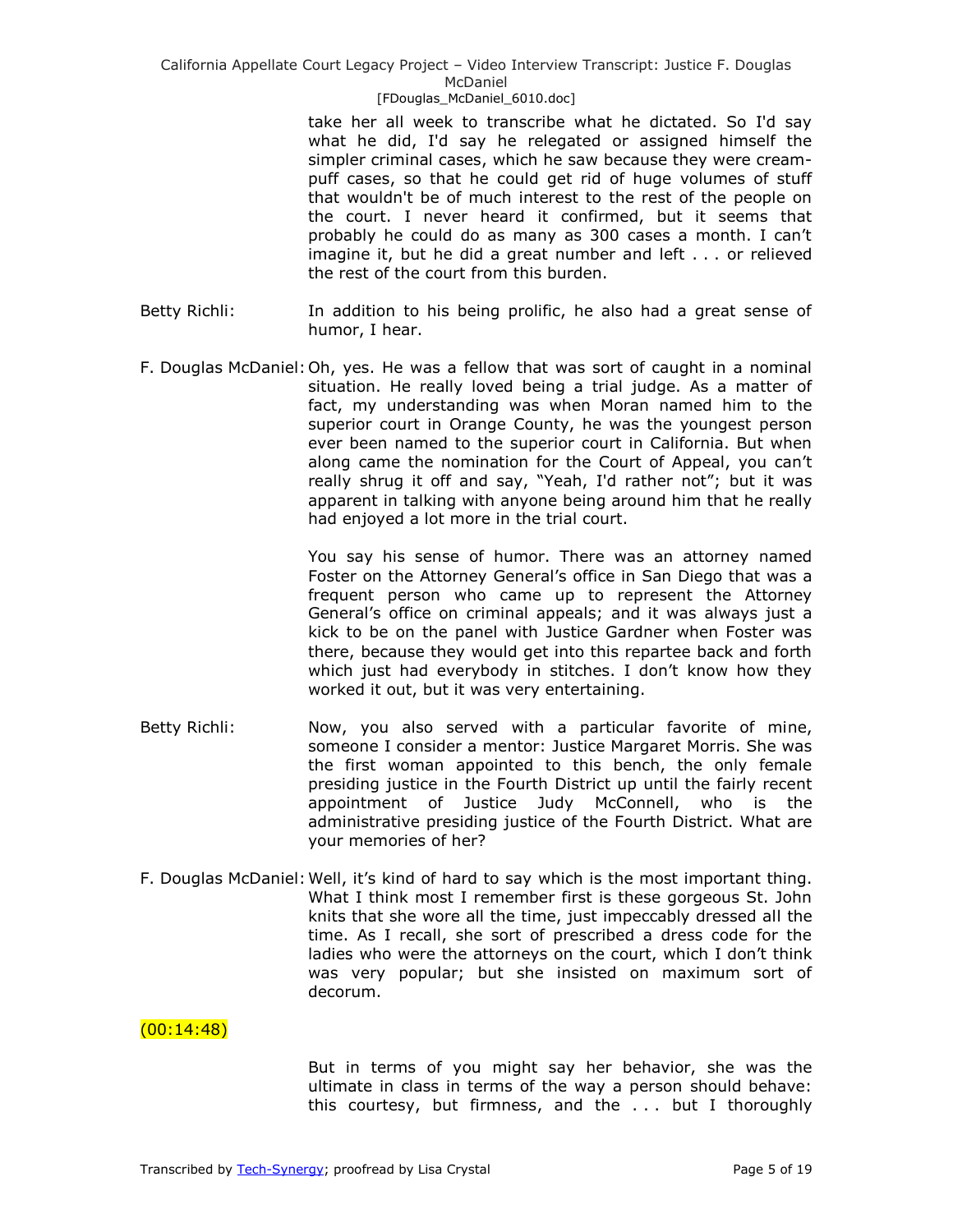> enjoyed her leadership, and I tell you, I have an interesting story to tell about. *[laughing]*

> She finally said to me one day, when she'd be on the panel and I was the author, she said, "If you'd just take the adverbs out, I'll sign it.‖ *[laughing]*

- Betty Richli: I assume you did. *[laughing]*
- F. Douglas McDaniel:Oh, yes, indeed; no problem.
- Betty Richli: During your years on the bench there were obviously a number of justices who may not have shared your particular philosophy, and yet in the two large volumes of your published cases—and I know they're large volumes, I've seen them—I noted only one dissent, and that was from Justice Gardner in a criminal case called *People v. Morales*. I also noted that most of your published opinions are from the civil arena. They deal with complex issues: bad-faith litigation, insurance-coverage issues, real-estate issues, public law. And I am amazed, given that very large body of published work—and of course, we are not even here discussing the unpublished opinions, which would be a much larger body of work—how did you manage one lone dissent? It amazes me. Do you think that it had anything to do with the concept of collegiality?
- F. Douglas McDaniel:The thought never crossed my mind. The matter of whether or not there is going to be a dissent, I really never thought about. I went ahead and composed the opinion in a way which I thought disposed of the case properly, and if there was a dissent, there was a dissent. But you say there weren't any, I can't even . . . this is news to me. I never kept any sort of tabulation.

As far as the *Morales*, I was encouraged by Justice Kerrigan. He says, "That's no murder case. Stick in there." [laughing]

- Betty Richli: Did you file many dissents over the years that you recall?
- F. Douglas McDaniel:The one I recall in particular involved a case from Orange County involving the Edison High School in the Huntington Beach School District involving a—

*[Off-the-record discussion]*

- Betty Richli: Have you filed many dissents over the years?
- F. Douglas McDaniel: I really didn't give any thought to tabulating them, but I do remember one in particular, which I took a great deal of pride in writing because of the issue involving the so-called separation of church and state, which I might say as an aside here I think is a ridiculous judicial aberration. The First Amendment says, "Congress shall make no law respecting the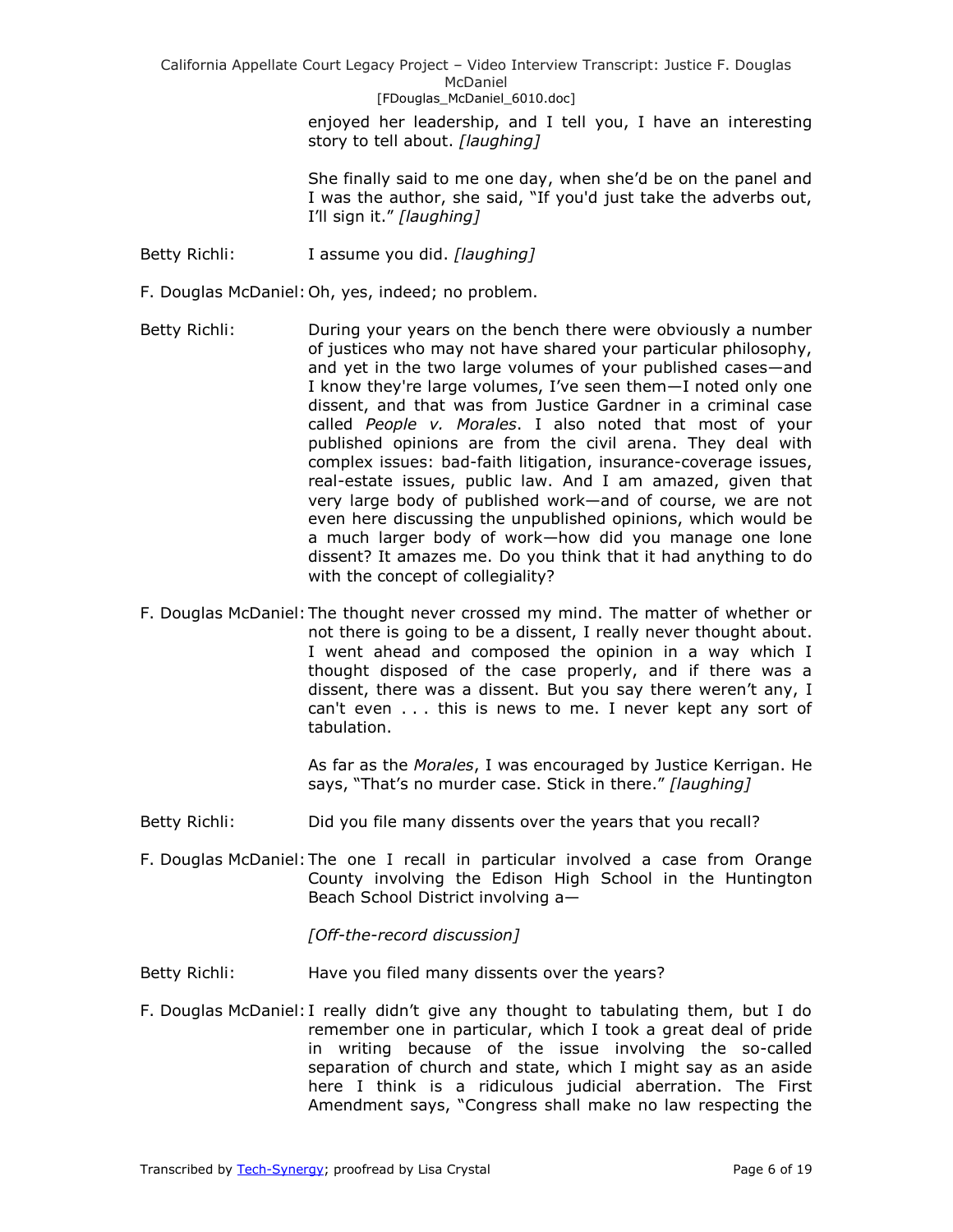establishment of religion or the free exercise thereof." Now, there is nothing in there that suggests a separation of church and state.

But getting on from there, what happened down at Edison High School, there was this group of young people who wanted to sit around during the lunch hour with Bibles and talk about their reaction to biblical passages. Now, I guess in this school district or maybe in all of Orange County there was a policy that required extracurricular activities that were conducted on school premises to be certified or have permission of some sort from the county counsel's office and a faculty member assigned to be in charge, I suppose just to turn out the lights when they left the room.

So somebody in the county counsel's office got wind of this activity and insisted that they apply. Well, they applied and they were turned down. And I don't know by what procedure the case came up to us, but the panel was Justice Gardner, Justice Tamura, and I. And I think Gardner wrote the opinion, which affirmed the decision that they were not entitled to certification, and I of course was quite alarmed because it involved this position which I thought had no legal basis. So I wrote this side of impassioned dissent, which attacked on three theories: that there was . . . under existing authorities, they were entitled to do this. It was not sponsorship; it was sufferance of the religious activity. The second was a reevaluation of the whole concept of church and state, and then the third involved my interest in character education, which I pointed out that the present rule discouraged the advent of that sort of concept in the schools. And the almost laughable, but tragic, aspect of it was that despite what I thought was this brilliant dissent, the attorney for the plaintiff didn't get the petition to the Supreme Court filed in time, so I never really got a chance to have any impact on the case.

# (00:20:48)

Betty Richli: But you certainly have remembered it. *[laughing]*

- F. Douglas McDaniel:Oh, yes, indeed.
- Betty Richli: In your years on the appellate bench, what type of relationship did you have to the trial court bench?
- F. Douglas McDaniel:Well, initially not much at all; but in the nature of the structure of the system, there is not really any occasion in terms of the way it functions for people on the appellate court to have anything do with the trial court judges. All you do is see their names in the record. But I forget how I got involved with Justice Campbell when he was on the trial court. He used to preside at luncheons. Over at Harris's, there was a café up there on the second floor, and there are usually 8 or 10 lawyers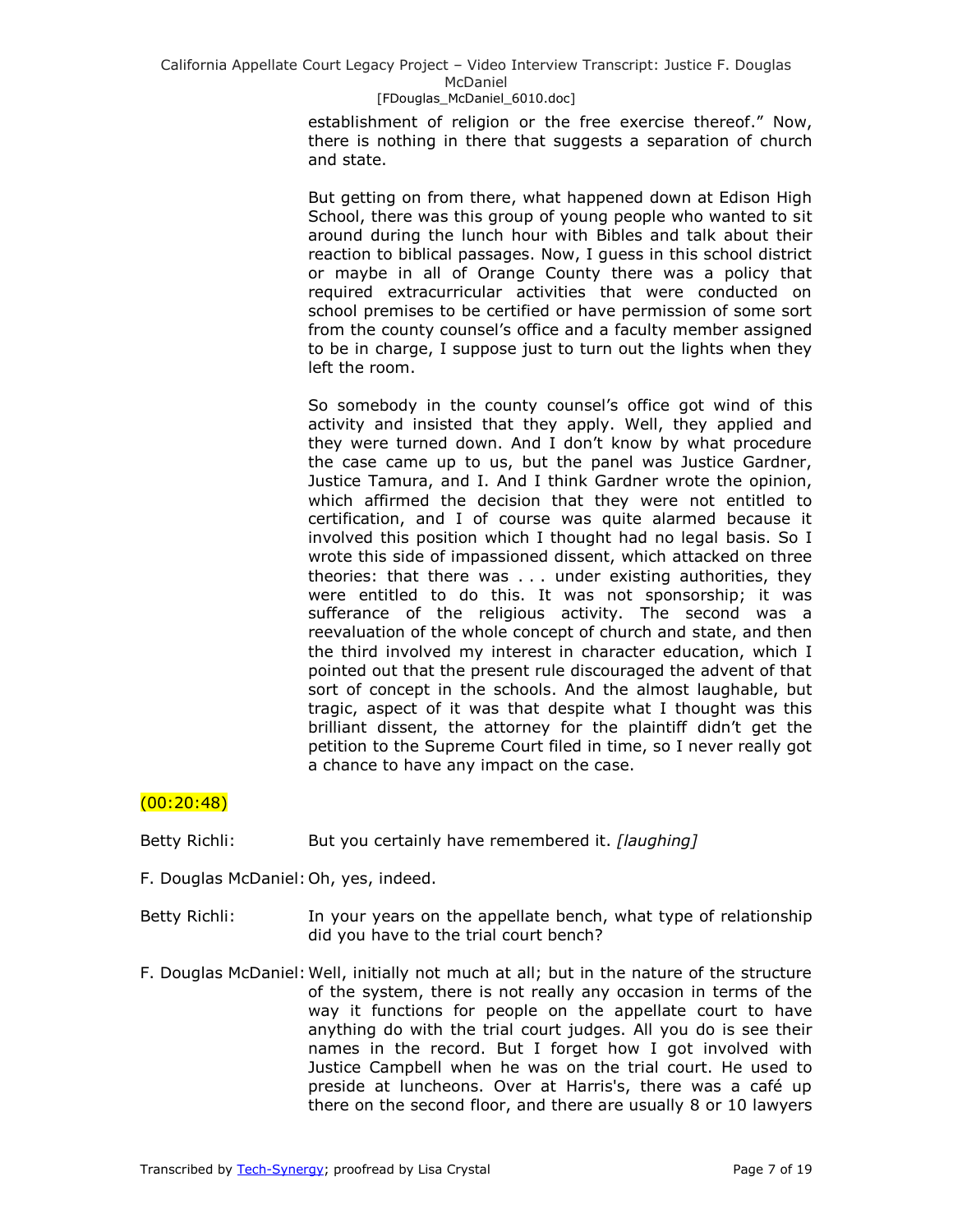who reveled in the experience. So I got to attending those, and then later on—I don't know how the habit got started—but out here at the country club, maybe 8 or 10 trial judges would get together for lunch every Friday, and I got invited there to join. I frequently over the years went to those luncheons and got very well acquainted with several of them.

- Betty Richli: I know that you will remember Justice Gardner—his interesting perspective on the administration of justice in the state as being conducted by the four levels or classes of the court. Could you tell us about that?
- F. Douglas McDaniel:Oh, yes. I remember the scene very carefully. You know, he was on the Nimitz intelligence staff during World War II, and I was involved, too; and so I recognized that we sort of had certain military experience in common. So early in January after my confirmation, I came up for my first day on the job. I went in and I walked into his office and said, "Reporting for duty, sir!" just like I was in the service. He said, "At ease!" [*laughing]*; he carried it off. But then after explaining to me in terms of the words necessary of how the cases were signed and how the system worked in all aspects, he said, "Now, there's one thing I need you to keep in mind-it's perspective." He said, "Now, there are four levels of courts in the state." This is before the consolidation of the superior and the municipal court. He said, "The first and most important level is the superior court, because it has the most expansive plenary jurisdiction that affects in the most serious way the citizens who come under its jurisdiction. The next most important," he said, "is the municipal court, because more people are involved in utilizing its services. The third most important is the Supreme Court, because somebody has to make the rules." He says, "For us, we just sort of sweep up." Those were his exact words. *[laughing]*
- Betty Richli: He sounds like he was rather unpretentious. *[laughing]*
- F. Douglas McDaniel: Oh, "pretentious" was the farthest word that described Bob Gardner.
- Betty Richli: You've seen a number of justices come and go on the appellate bench throughout the state. What to you are the qualities of a good appellate court jurist?
- F. Douglas McDaniel: I have very strong views on this. Contrary to a lot of people, it's not some sort of massive legal acumen like Justice Kaufman had. By and large, the kinds of cases that the appellate court has to deal with, in terms of my experience, don't require a great deal of legal acumen. What is called for is facility with the English language to write an opinion which a nonlawyer can understand. Matter of fact, I had a practice, I wrote the first paragraph like a sort of a paragraph in a *Wall Street Journal* article that told all about the case, and any nonlawyer should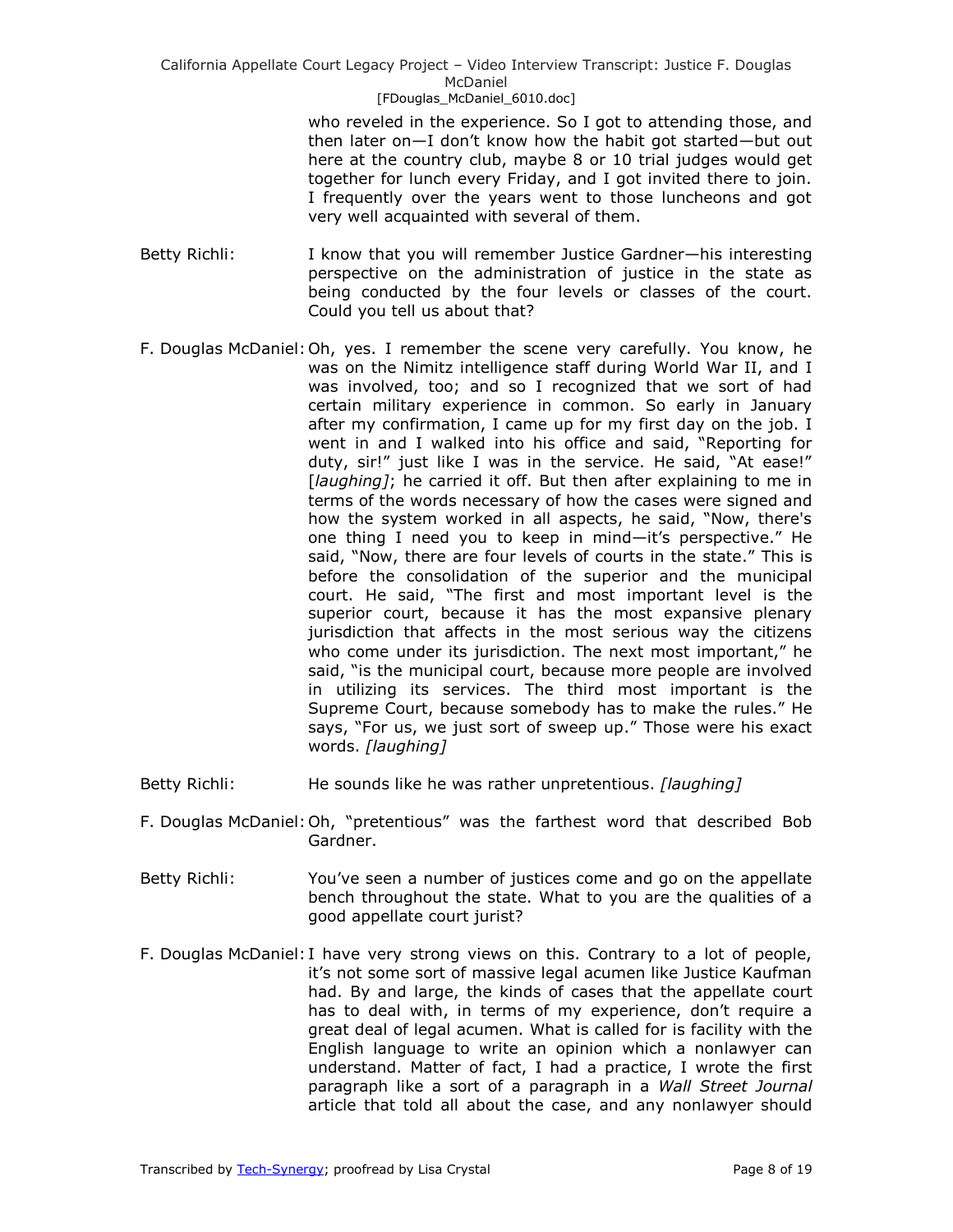be able to read that and know what the case was about. If it did not succeed in that way, then I was not a success. So I think facility with the language in terms of writing it is the key ingredient for successful—or useful, let's say—appellate justice.

## $(00:25:18)$

- Betty Richli: Do you believe that that concept of facility with the language, making the opinions readable by the layperson, has been adopted readily in this state?
- F. Douglas McDaniel: *[Laughing]* Hardly. There are some judges or justices who are famous for their prolix and surplus prose. And so I don't know that anybody's ever given any thought to trying to prescribe some sort of standard—with one exception, Bernie Witkin, who is of course an icon that's known to most people yet living around the state. And he used to be a frequent panelist, let's say, at these annual meetings of appellate court justices; and he would pick an occasional this judge and that judge for some opinion which he thought was susceptible of numerous criticism, and he took me on several times. But he was quite serious in pointing out that the way to write an opinion is in longhand on the yellow foolscap. He says, "You get that Dictaphone microphone in your hand and," he says, "you just run off at the mouth unnecessarily; but if you have to write it down, you'll be a little bit economic in your prose, and that's what I suggest." And that's what I did.
- Betty Richli: And I remember walking into your chambers and seeing your long, legal yellow pads, and you're writing the opinions in longhand. Now, I know that you have since started using computers. You still write; you're working on your memoirs. You still write in longhand, or have you adapted to the computer?
- F. Douglas McDaniel:No, I'm not writing memoirs; I'm writing a book, but it's quite different from the ordinary memoirs. You know, I'm using the word "processor" because I've learned to compose that way, and it puts it in a form that's going to make it much more . . . I don't have to get anybody to transcribe it to get it ready for what's called the vanity publisher that it'll eventually go to.
- Betty Richli: So you have moved from the longhand to the use of modern technology.
- F. Douglas McDaniel:Word processing, yeah.
- Betty Richli: How do you think your judicial philosophy evolved over the years? And I think you have an interesting point of view on judicial philosophy. Tell us.
- F. Douglas McDaniel: I'm not aware that I have any. *[laughing]*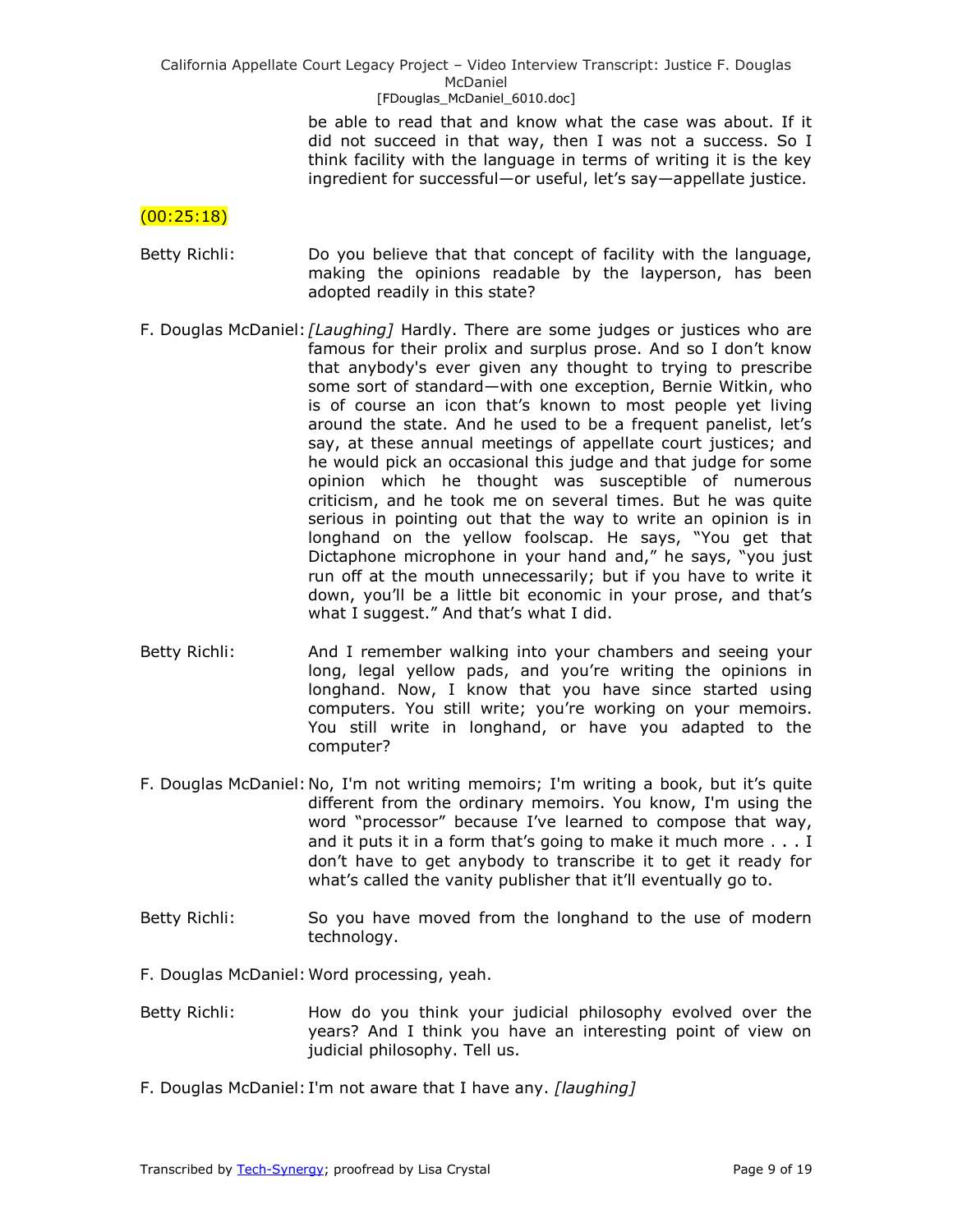Betty Richli: That's what I thought. *[laughing]*

- F. Douglas McDaniel: I have certain biases that I had to deal with. I had only been in law school a week before I came to the conclusion that most personal injury plaintiffs were malingerers, and I haven't changed that opinion over the years; but of course, I couldn't let that impact the handling of any given PI case. But in terms of philosophy, I can't see where that has any impact or any role in our job. Here's the record on appeal; read it and decide it. What's "philosophy"? I don't even know what "judicial philosophy" means.
- Betty Richli: Do you remember, sort of along those lines, I guess, the best advice you ever received as a justice?
- F. Douglas McDaniel:Well, I guess the best advice I got was this initial meeting with Justice Gardner. He said, "Just keep your perspective around here; we just sweep up." What he was saying is, don't get a big head about being here; this is no big deal being up here.
- Betty Richli: And did you take that to heart?
- F. Douglas McDaniel:Yes, indeed. It fit right in with the way I think about things generally. I really have no use for pretentious people.
- Betty Richli: Initially when you became a justice . . . and for many years the appellate courts and the California Supreme Court used what were called elbow clerks as their research staff. And the Courts of Appeal, as well as the Supreme Court, have now replaced that concept with the idea of permanent legal-research staff. And that's been attributed, as you know, largely to the increasing workload, caseload; the efficiency of not having to reinvent the wheel by having new attorneys coming into the chambers every year or two. Do you believe that has been a positive change in the appellate court culture?

# $(00:30:11)$

F. Douglas McDaniel:Well, it's hard for me to formulate an opinion on that question. I can remember with considerable satisfaction the young people, and all things being equal, I always hired women instead of men as the research attorneys. I hate the word "clerk"—they're research attorneys, entitled to respect and deference. I think the word "clerk" is demeaning.

> Anyway, I enjoyed the coming and going of these delightful young people, and in that respect I think my attitude is different from a lot of people who serve as appellate justices. I thought that the most lasting and satisfying aspect of this job was the friendships I made with these young people who worked in succession for me.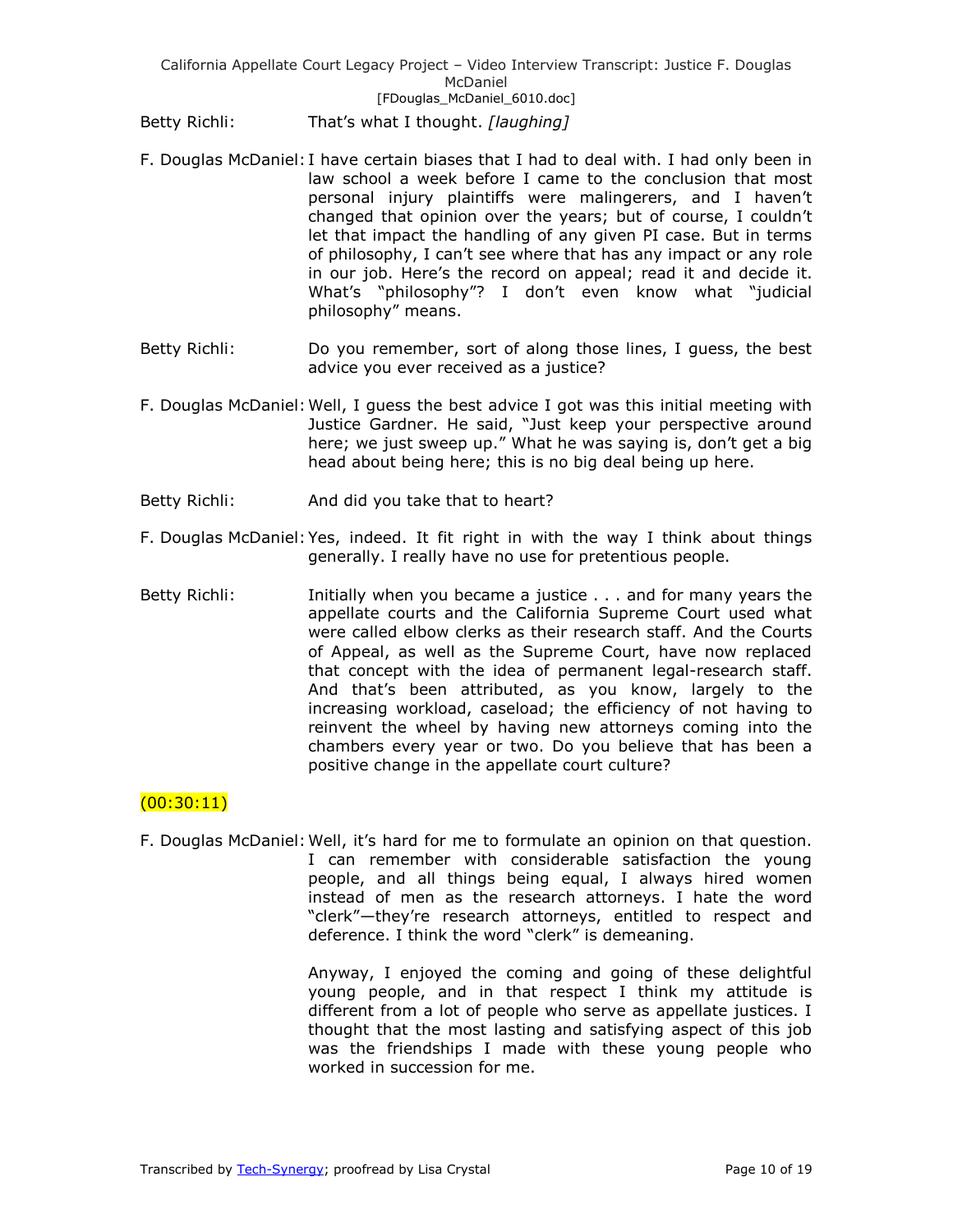You talked about seeing these two volumes of my published opinions. If you open the cover, you'll see that there's a sheet there which 15 of them have signed appropriately. Nancy used to hire—gave her her first job out of a law school 25 years ago. Her name was Nancy Butterfield; she's Nancy Smoke now and works for Justice Ramirez at this division. She went to the trouble of mailing this sheet around to all these 15 people to get this signature to affix inside the cover.

But the transition from elbow to regular really didn't bother me. I might say, backing up to the matter of the elbow clerk, I kept going back to Stanford to try to hire somebody to come down there. I never could get anybody to come down. Most Stanford graduates in those days had five offers with big law firms. Why come out to the boondocks in San Bernardino against the . . .

Getting back to the first part of your question, one of the sort of frustrating parts of my experience was, I kept going back to Stanford, trying to get a graduate to come down to work for me as a research attorney. I never could get anybody to come down. It turns out that some of them had the maximum score you could get on the LSAT, and they'd come to the interview sort of curious: what does somebody from San Bernardino look like? *[laughing]* Some Indian savage or something?

But anyway, the transition to the permanent research attorney didn't present any problem at all for me, and it turned out I developed again some lasting friendships. Barbara Goldberg was with me for nine years. She now lives in La Jolla, and before I became this partial invalid my wife and I enjoyed going down to spend weekends with them, go to the Globe Theatre.

Then there's Donna Davis. I used to kid her about she grew up in Shaker Heights in Cleveland, and I couldn't figure out how anybody could live in Shaker Heights and wasn't a Cleveland Indians fan. But she's on the staff down at the division in Santa Ana now, and I talk to her occasionally.

Then there's Sarah Waldstein, who is also on the staff in Los Angeles, and I met her parents back in Boston.

So I succeeded, and what I'm trying to get around to say, is that the change from annual to regular permanent staff didn't interrupt my satisfaction in getting to be good friends with these wonderful young ladies.

- Betty Richli: Well, you're very close to your research attorneys and maintained these close relationships with them for years, and have done so. When you initially hired them, what did you look for? What were you looking for?
- F. Douglas McDaniel: I did not have a list in my mind that I thought I could determine just in an interview. Of course, I had their resumes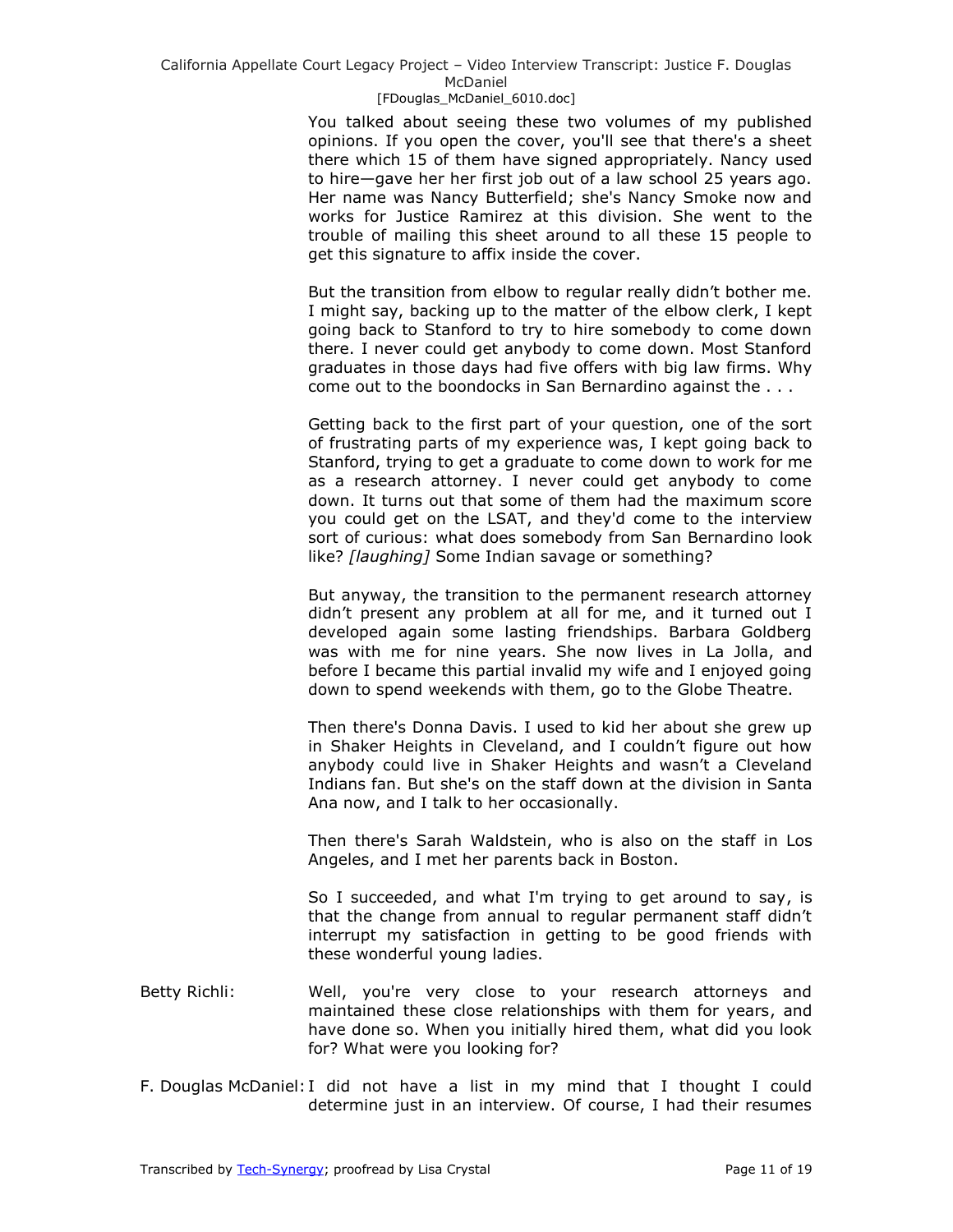> in front of me. But I just talked about anything, wherever the conversation would go, until I reached a sort of a . . . the light came on: "This is somebody I can enjoy working with." And that was about as explicit as I can be in answer to your question.

Betty Richli: And over the years, did you feel that you most of the time were successful in choosing research attorneys, in selecting them?

## $(00:35:08)$

- F. Douglas McDaniel:There was one failure early on; but after that, everything turned out to either meet or exceed my expectations for the pleasure it was to have this young person on board.
- Betty Richli: I remember when I had the privilege of being your colleague, I would wander down to your office quite frequently, and you would always be surrounded by lots of files; but what amazed me was the number of books—hardbound, hard-copy covered books—that were in your chambers. And they were fiction, nonfiction; they covered every topic imaginable. You had history books, art books, biographies, philosophy, poetry, books about how you write. I was just amazed at the depth and breadth of your reading interests. It seemed to me that you were always learning; you were always educating yourself. How did this, if it did, affect your opinion writing?
- F. Douglas McDaniel:Well, my reading habits is quite a long story in itself. When I grew up, there were never any books on the shelves; my folks read magazines. So I finally, at about age 9 or 10, I visited my grandfather's house down in a little town called Middleport on the Ohio River, and here was this living room with these books on the shelf. And I picked the thickest one—it was H. G. Wells' *The Outline of History*—and I started leafing through it, and I found the section on the Mongols. And I was so fascinated with that, every time I went back for a visit, I would read that.

Well, fast-forward to when I'm in college. The only book that I remember having to read during high school was Walter Scott's *Ivanhoe*. Well, at the fraternity where I was in college, occasionally you'd come home at noon and some kind of salesman would have a big exhibit out there: clothing, jewelry, stationery, note cards. Here for the first time was a fellow with books. Well, I picked one up and stuck with it, and I still remember the name of this book, called *The Sun is My Undoing*, by Marguerite Steen, S-T-E-E-N, part of which was written during the London Blitz. I was actually fascinated by the dust cover, and I bought the book. It was the first book I had ever bought for my own reading pleasure. And then since then, I belonged to the Book of the Month Club starting as soon as I started in law practice. I bought thousands and thousands of books, so now I'm giving them away. *[laughing]* But I read mostly for the pleasure it brings; but in terms of the relevance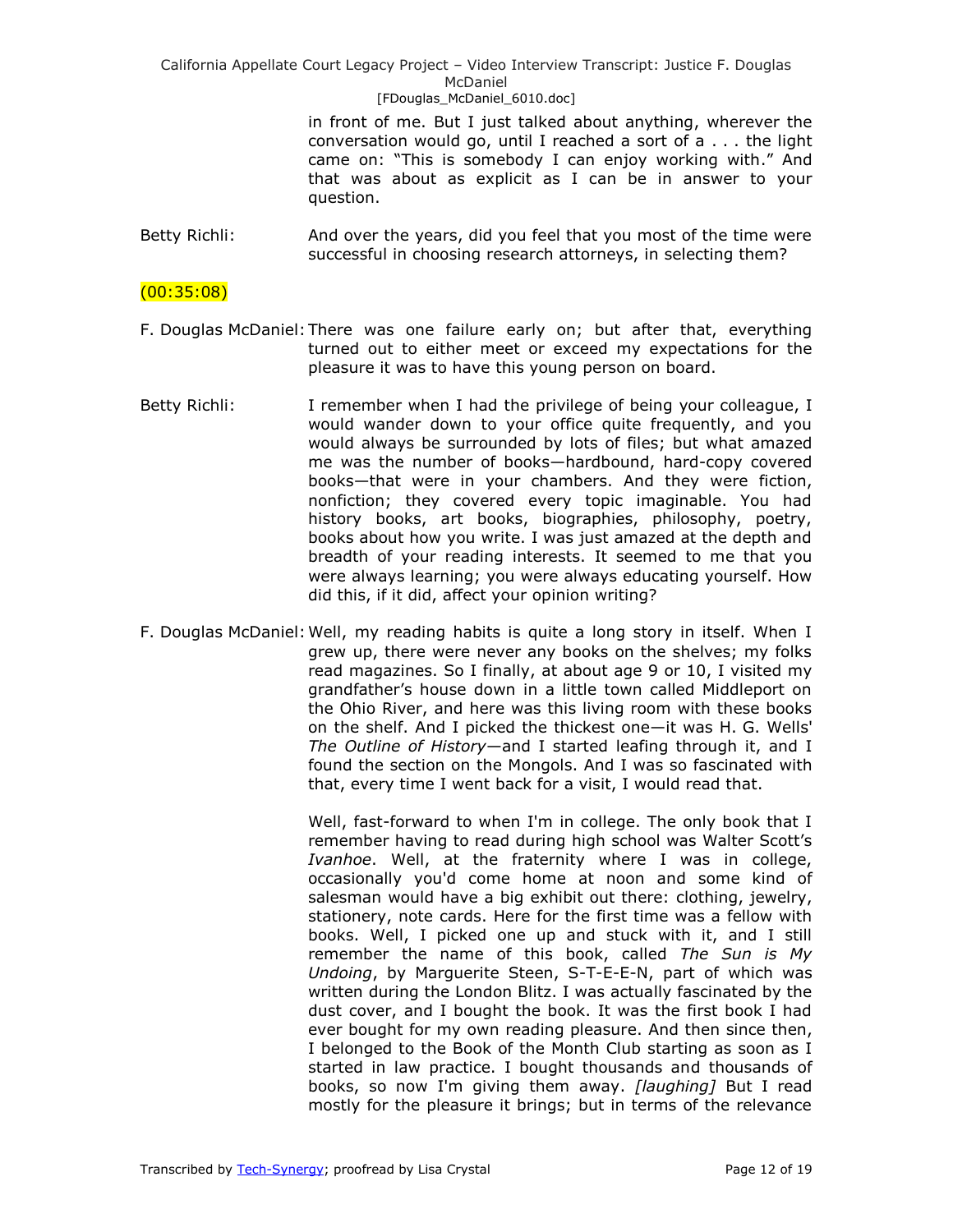to your question, the way you gain proficiency in the use of the language is by reading. So I'm sure all the reading . . . one of the great things about being on the Court of Appeal was that I could read in the evening. Now, when I was in law practice, a lot of time I had to go back after . . . when you practice in a small town, it's a long day and there's not much time for reading. But in the case of the flexibility or, you might say, being able to walk away from the job with the court at 5:00, for years and years and years I spent three or four hours reading every night, and I never ceased to enjoy it.

- Betty Richli: Over the years as you did all of this reading—and of course, that encompassed a number of authors with different writing styles—did you ever find that it changed your writing style in terms of how you wrote opinions?
- F. Douglas McDaniel: I can't really understand or attach meaning to writing style. I'm not conscious of a style. I have certain rules that I try to follow in composing: never use the same noun or same verb in one paragraph; never use the same preposition in the same sentence; always mix infinities and gerunds, so that it does not get boring. But as far as style goes, I don't know. But I've noticed that my preference for authors has evolved. I originally was really fascinated with Michener, but then he had this big staff to do all his research. I remember how he used to write how he loved Hawaii, and *The Source* and *Centennial*. Then he wrote this book, it was called *Poland*. Three pages were devoted to how to cure ham. I swear, I never read another Michener.

# $(00:40:07)$

And then I got interested in all the Ludlum books, and then those got to be stylized. So I have really reached a point where I think David Halberstam is the most accomplished. He can write about anything. He traveled for a year with the Portland Trail Blazers when they won the NBA. He has written about comparing the Japanese and the American auto industries. He wrote a book that had the biography of Time, Incorporated; CBS; the *Washington Post*; and the *LA Times*. He's just outstanding.

- Betty Richli: So his writing style is such that he can take any topic and he's comfortable in writing about it, and he's an excellent author.
- F. Douglas McDaniel: I have this one further comment about writing in terms of the objective of the author. You've had the experience, I'm sure: you're reading this engrossing story and going along, and all of a sudden you reach a point where some ambiguity or awkward diction distracts you from the story. Now, that's what the author should attempt to avoid so that there's never any interruption of this smooth flow of the story by inept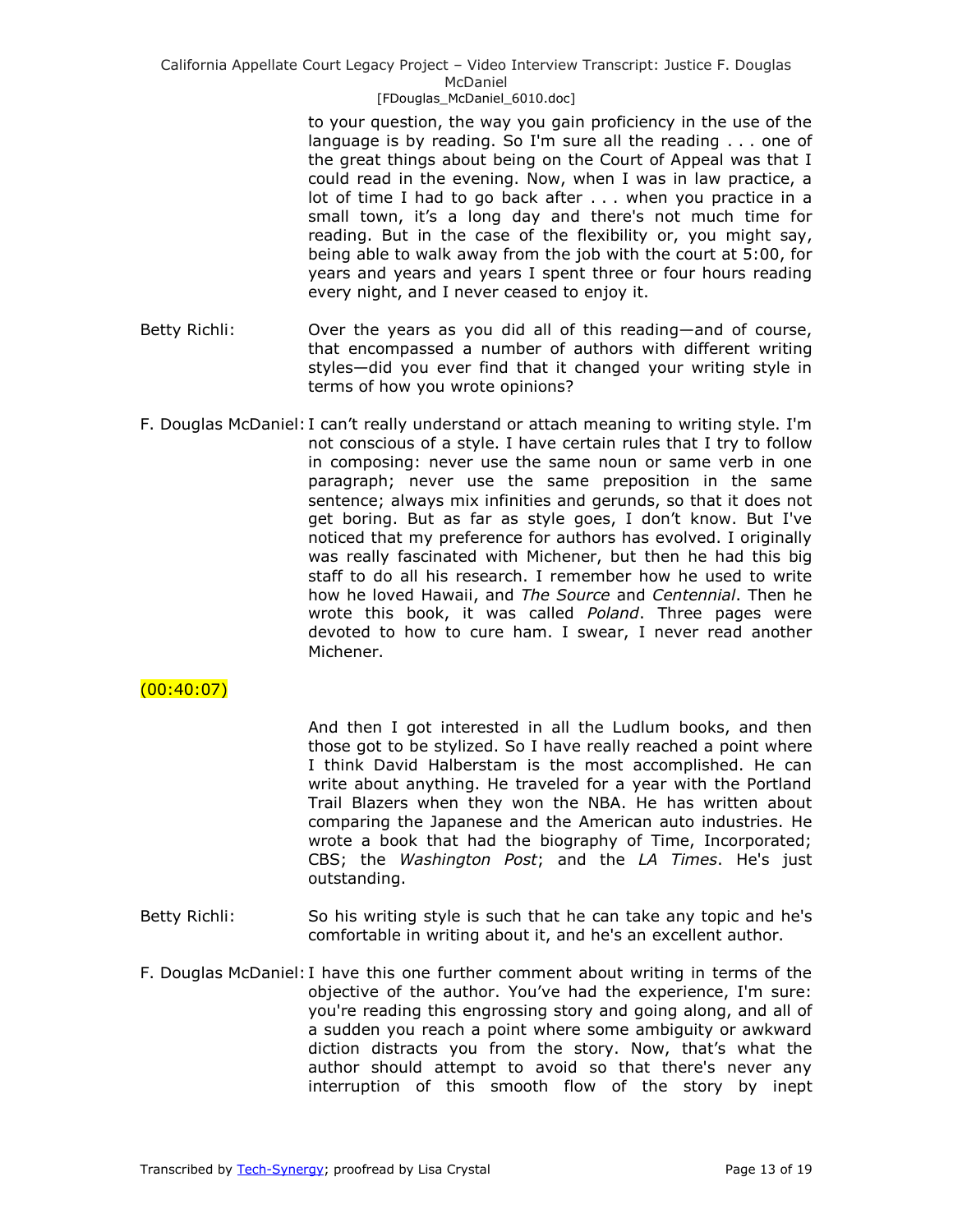> composition; and that's where Halberstam is such a superior writer.

- Betty Richli: So from the reading of good writers, you obviously picked up traits, editorial skills, and those must have translated into how you worked on your opinions.
- F. Douglas McDaniel:Well, not consciously. In terms of, I might say, the approach to a given opinion, I would never read the briefs till I went through the record on appeal. I'd go through the record on appeal backwards. I'd take the judgment, the findings, anything like this, and go through the record until then I would formulate what I thought were the issues. And then I'd pick up the briefs, and sometimes it was quite a shock to realize that the lawyers really didn't know what the case was about; but that's the way I went about trying to approach the drafting an opinion.
- Betty Richli: You have been a lawyer and a judge for half of the 20th century. You graduated, as you told us, from Stanford Law School in 1948. You became a deputy DA in Imperial County. You were in private civil practice for over 15 years, I believe, in Imperial County. You were very active in the bar association. You were president of the county bar association, delegate to the California State Bar Conference of Delegates, chair of that organization. You sat on the board of trustees for the Rural California Legal Assistance program, you sat on the State Bar's disciplinary board, and you've been on the Court of Appeal for 24 years. Given that breadth of professional associationship with the bar and, of course, with your colleagues on the bench, what to you has been the most significant change that you've seen in the practice of law over those years?
- F. Douglas McDaniel:Well, I don't know how to answer that without being too somber. But I did not notice much of a change in the practice of law during the years I was an attorney. But coming to the Court of Appeal provided a kind of perspective of the quality of the lawyering as it appeared in the form of briefs and oral arguments, and it's difficult or hard to say. But the quality, the professional quality of lawyering, has diminished right before my eyes over the period of time I've been on the Court of Appeal. There is less stability. The records on appeal are full of all this squabbling over sanctions and that sort of thing. The writing skills are not nearly what they used to be. Some of the briefs are just disgraceful. That's a strong word—but in terms of the quality of the writing. So I think that the quality of the lawyering has definitely diminished.

## $(00:44:53)$

Betty Richli: Have you from your vantage point seen any change in the attitude of the public toward the bench and the bar over the years?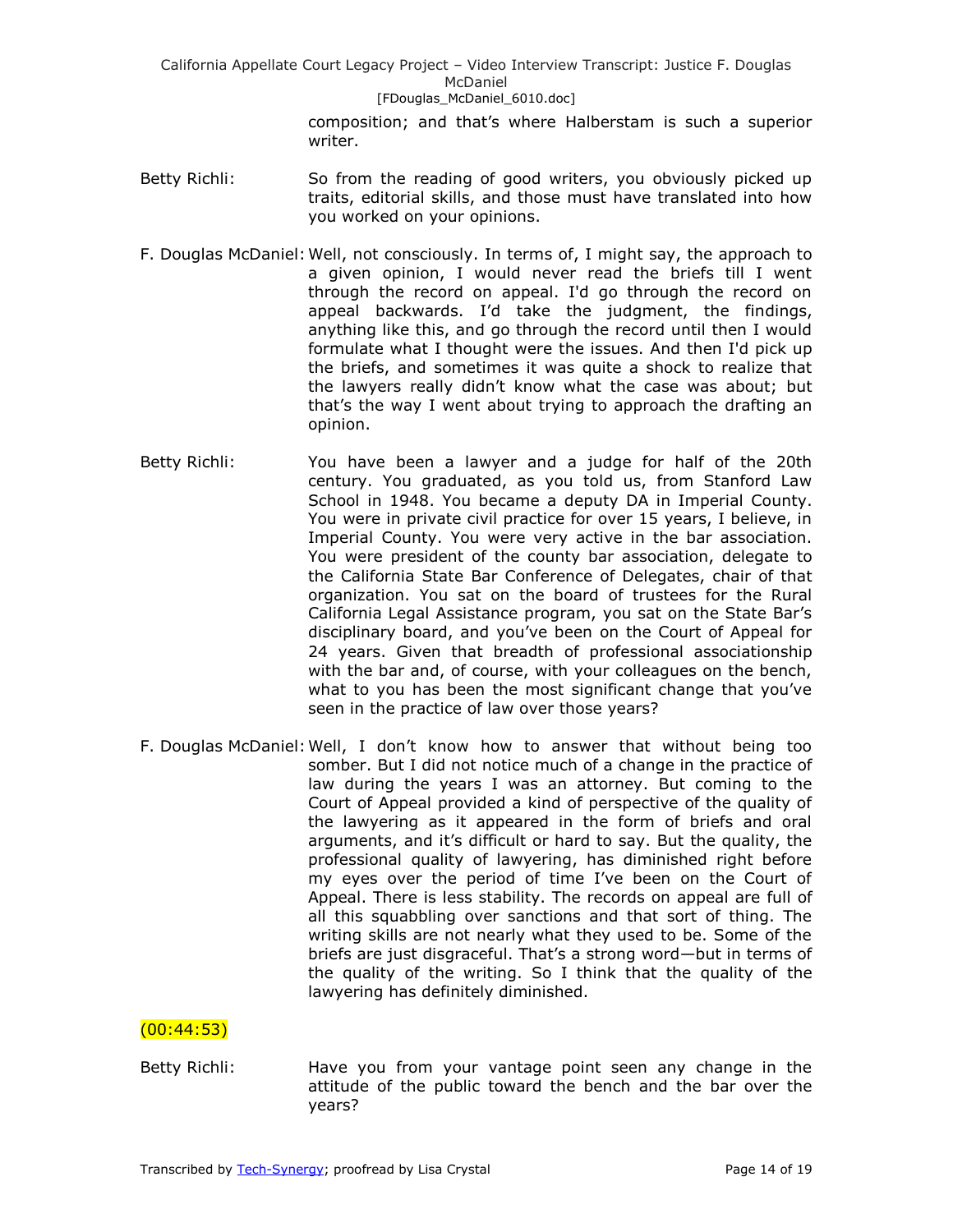- F. Douglas McDaniel:Oh, yes; I mean, you don't have to go much more than *The O'Reilly Factor* every night, where the lawyers and the judges are under extreme attack and expressions of disapproval by huge numbers of the public. Being a lawyer now is sort of a title of disrespect.
- Betty Richli: Did you enjoy the practice of law?
- F. Douglas McDaniel:Well, how can I put it this way? Kaufman was what I'd call a wild-blue-yonder lawyer. I mean, he really reveled in the formulation of issues. I found the practice actually sort of boring. Remember my story about how I got in to go to law school? And the people down there at the Indiana University saying that the law school students were the drudges? It was true: law school was three of the most boring years I ever spent. The only thing that saved me was Stanford had this magnificent golf course which I was able to play regularly, so that's what kept me there.

And so when I got into practice, it was not too much different. So the great part of my opportunity to practice law in Imperial Valley was my getting involved in politics; and by politics, I mean not running for office, but being a volunteer manager of a political campaign. In those days, in the days of cross-filing, before the Democrats woke up later on in the '50s and '60s, most state and federal officeholders were elected in the primaries in California. So I had a series of those that I represented, starting with Earl Warren, William Noland, Goodwin Knight. When I say getting to the trial thing, I got to be such good friends with Goodwin Knight, he called me up one day on the phone after he succeeded the Governor when Warren went to Washington to be a Supreme Court justice. He said, "Right now, there're vacancies on the trial court in Los Angeles. Would you like to be a judge?" I said, "Not on your life. I think being a trial judge is the worst job in the world." *[laughing]* So anyway, then after that I had Thomas Kuchel, George Murphy, and then the blessing of coming to be a friend of Ronald Reagan's. But that was the chief advantage of practicing in a small town: that I could get engaged in this political activity and still sort of conduct the law practice on the side.

Betty Richli: It seems that during your legal and judicial career, you've had the vantage point of, one, serving. You were a pilot during the Second World War; you've watched this country since then and experienced a number of wars. You've seen great social upheaval, changing cultural mores, quantum leaps in technological development and medical advances, population surges, political divisiveness. You are just a bit older than some of us and much wiser, Doug. What advice, as you look over your career and you look over all of the things that you've experienced, would you give to a new lawyer?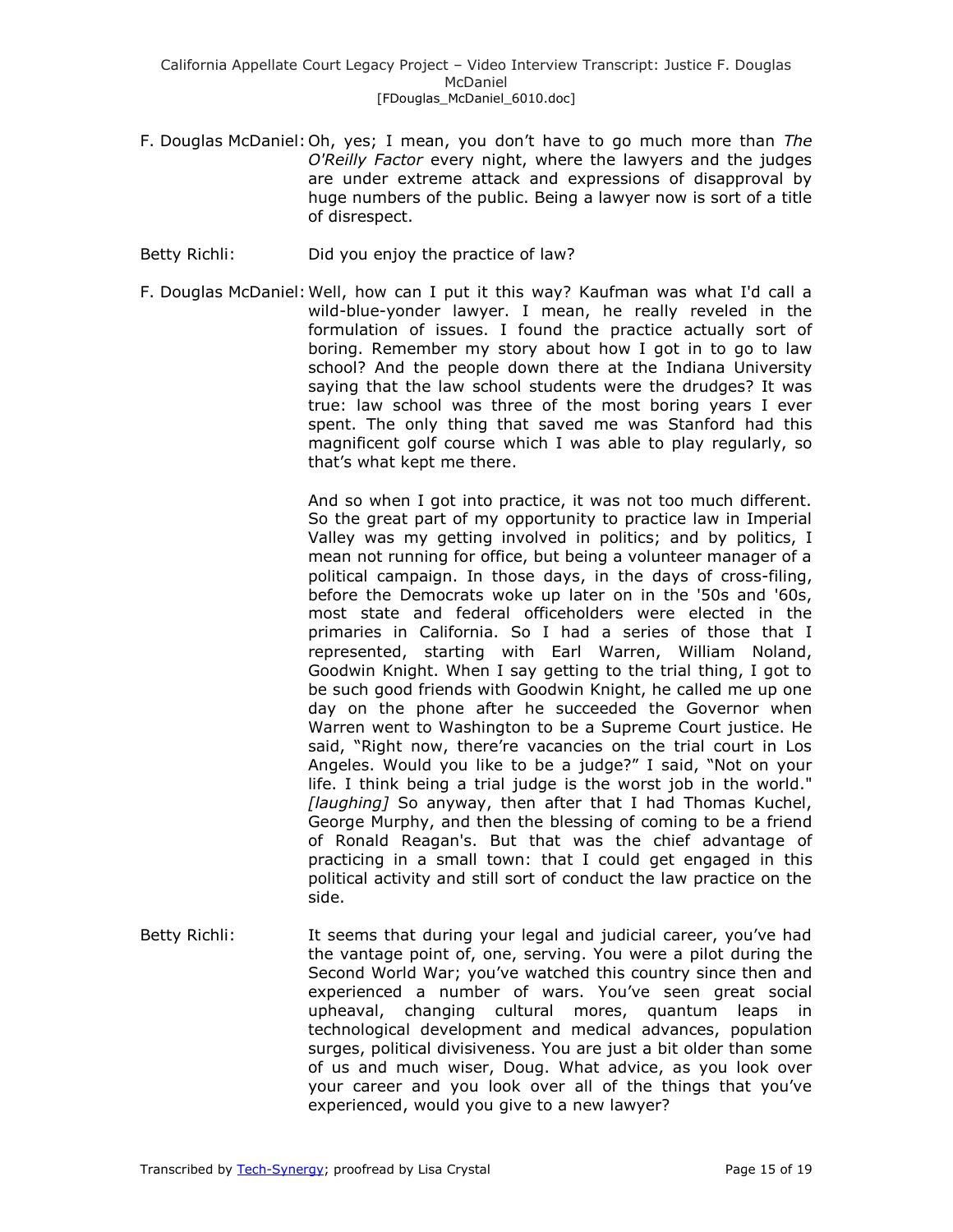F. Douglas McDaniel:Well, I don't want to sound flippant here; but if I could get to the young man before he became a lawyer, I'd tell him forget it. I tried to get my own kids to be orthodontists rather than go to law school, and fortunately none of them did become lawyers. California has too many lawyers, and as a result there's a resort to frivolous litigation, because that's all there is available to a lot of lawyers.

> But in terms of taking the question more at face value, the best advice I could give to a lawyer is, the way to be successful is to achieve the greatest proficiency in your ability to speak and write the English language.

Betty Richli: And moving up a step to a newly appointed appellate court jurist?

## $(00:49:54)$

- F. Douglas McDaniel:Well, I really don't think I have a readily, let's say, expressible answer to that, because again it's the same thing: the job is changing so, because of the increasing frivolous nature of the cases that come before the Court of Appeal that, again, the advice thing would be the same. The most important thing you're doing is writing, so that's the place to develop the skills, and the way to do that of course is by reading. And like I say, I guess I can't go beyond that sort of response to your question.
- Betty Richli: Do you believe that the courts face serious challenges in the future in terms of their credibility, how they function, the work that they do? What's your assessment of that?
- F. Douglas McDaniel:What's the word, they face what? Credibility?
- Betty Richli: Challenges in terms of the future, in terms of some of these issues that we see today.
- F. Douglas McDaniel:Well, the lawyers and the court system are held in such wide disrepute these days and for some reasons not justified. There is a string of judges that Bill O'Reilly has tapped to give these nonexistent sentences to child molesters, and that creates a tremendous amount of public animosity and disdain for the courts and lawyers. I think if anything is going to ever change, which I really have any doubt, the only thing that could be done by the members or the people on the courts is to just ignore this claptrap kind of criticism and just stick to doing the job the best they can and hope for the best.
- Betty Richli: What did you enjoy most about your judicial career?
- F. Douglas McDaniel:These wonderful friendships that I made with these young people as they came along as my research attorneys. No question about that. I of course made some good friends on the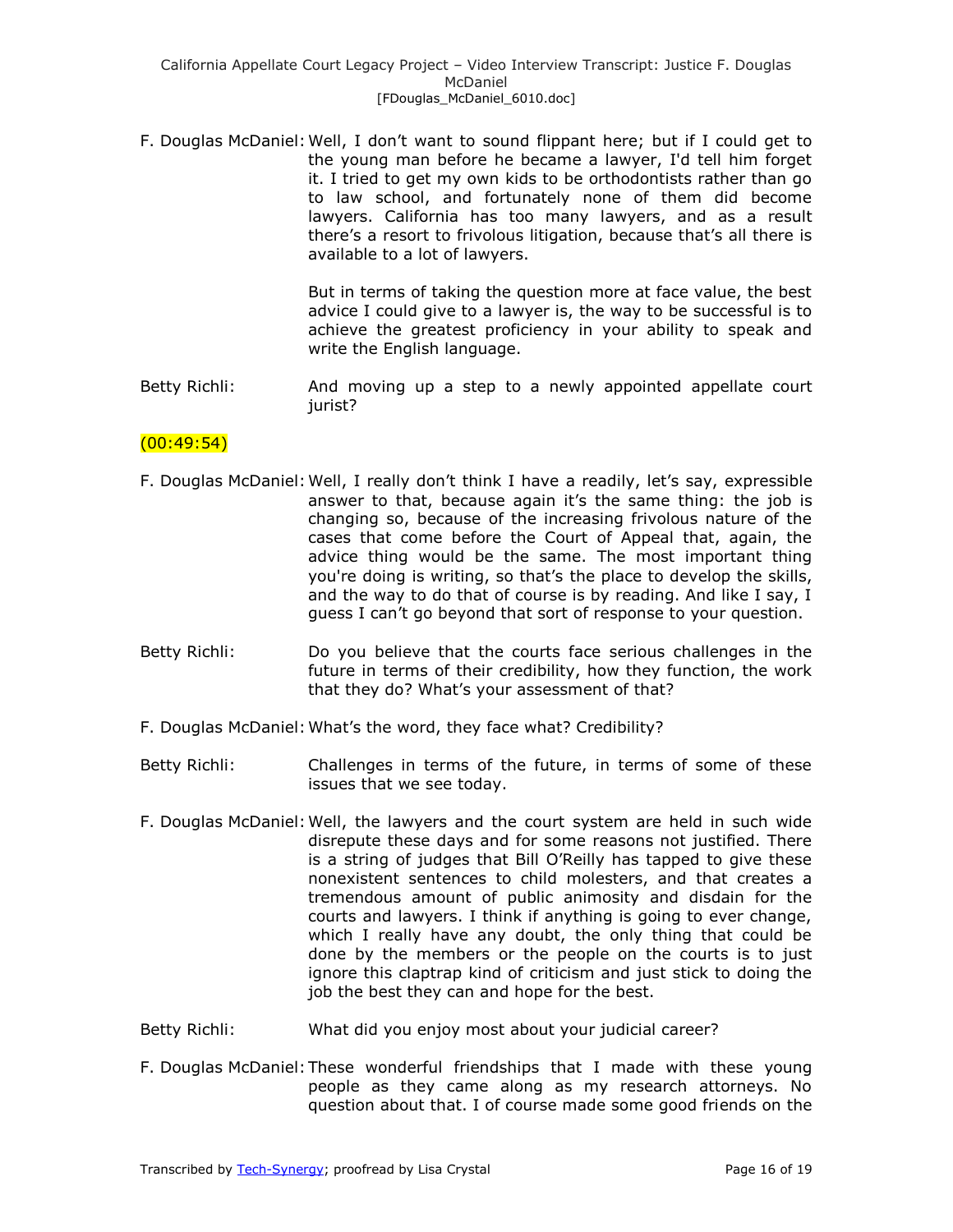court itself, including you and Manuel Ramirez, and Gardner and I were great friends, and Kaufman. But I think finally the quality of life that one can say is enjoyable is the nature of the personal relationships that he or she has; and there is no lasting satisfaction out of writing a legal opinion, but there is indeed about becoming close friends with your colleagues.

- Betty Richli: How would you like to be remembered in terms of your judicial career?
- F. Douglas McDaniel: I couldn't care less. *[laughing]* I mean, it's a thought that never crosses my mind. Be remembered? I don't have any . . . it never occurs me that people would be thinking about me when I'm gone. So the answer to that is, to be as candid as I can, it never occurs to me.
- Betty Richli: Do you think of yourself in terms of having a legacy with regard to your judicial career?
- F. Douglas McDaniel:Nope. The one case I wrote in my view which might have had a significant impact on the Californian jurisprudence, Bro against Glaser, was summarily rejected by the judge up in the Third District. So I don't think I have any legacy, you might say. As I wrote over 2,000 opinions and only 180 or so were published, so I have no view about a legacy, and I doubt if there is any.
- Betty Richli: Obviously you enjoyed being on the bench; you remained for 24 years, long past the time when you could have retired. But there must have been, as I see, obviously some things that you did appreciate about it. What was that? And how did that, if any, impact your life, your family, your friends, your community?
- F. Douglas McDaniel:Well, finally everybody's got to make a living, and so in this case, it represented a wonderfully convenient way to make a good living and have the freedom to do all the other things that I wanted to do. We're going back to 1968. I had given a lot of time to the Republican Party and to the State Bar. I never made much money as a lawyer, and here along I was getting to the age, suddenly I said, "What am I going to do when it comes to retirement?" So I looked around and I thought, "Well, it looks like the Court of Appeal should be a place to shoot for." And I had the good fortune at that time; I was on the first disciplinary board created by the Legislature in 1965. The Board of Governors used to handle these questions, but it got to be such a lot of work they created this separate board. And each member of the Board of Governors nominated a person, and I was picked by John Cranston, who was the representative on the board from San Diego District Nine. And so we drew lots among this first 15 as to who would have the three-year, twoyear, and one-year terms, and I drew the three-year and so did William French Smith. That name should mean a lot to you. He was one of the original Reagan kitchen cabinet; eventually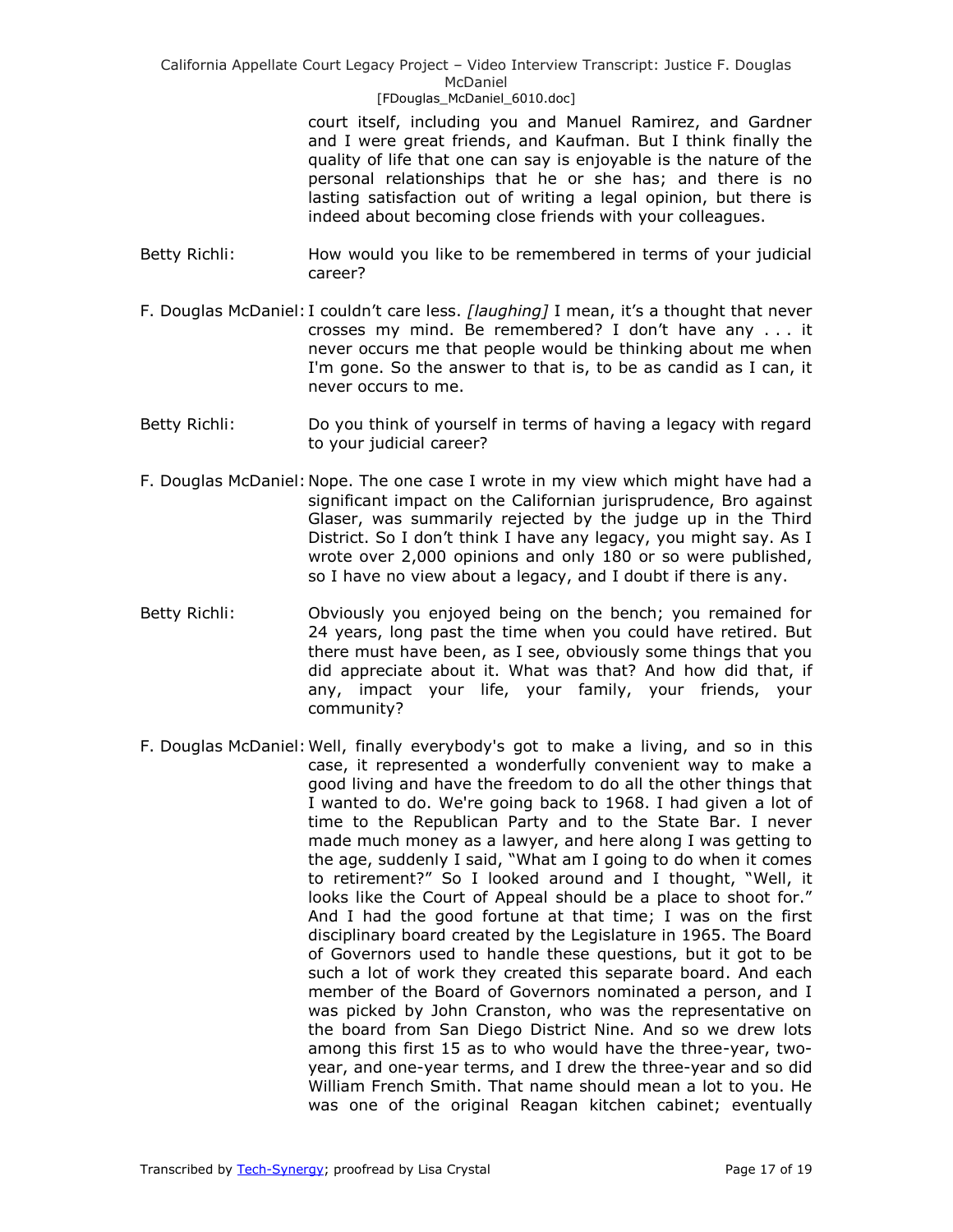became one of Reagan's attorney generals. And so when I got this notion about the Court of Appeal, I said one night when we were out having drinks and dinner after one of the sessions of the disciplinary board, I mentioned this to him, and he said, Write us a letter." [laughing] That was a tip-off-which I did. And so it took from '68 to '74 of this letter writing and various other kinds of efforts to maneuver a nomination, in which there was a lot of pitfalls which you don't have time for here. *[laughing]*

# $(00:56:47)$

Betty Richli: You mentioned that one of the things that has been a great joy to you—and this was in an earlier conversation, an off-therecord conversation—was your involvement with character education and that you appreciated the fact that you as a justice on the Court of Appeal, it gave you somewhat of a forum and a format and an opportunity, a platform, to involve yourself with this. Are you still involved with that, and what is the character education?

F. Douglas McDaniel:Well, this is a long story; I don't know how much time we can take here. But as a lawyer, I was involved in praying juries. I might say here that I have total disdain for the jury system as a way except in criminal cases; but most civil cases are beyond the capacity of a lot of jurors to manage. So in 26 years of trying cases, I never once asked for a jury; but frequently the other side did, so I had to deal with them.

> So in addition to haranguing juries, I was out of court making political speeches of various kinds. Get up at the Court of Appeal, and none of that. And so suddenly I was faced with a realization, you know. I felt sort of bereft, because I'd enjoyed that.

> Well, I heard one night on the radio a lawyer named Tony Jackson was on KMPC talking about character education. And there was an outfit in Pasadena called the Thomas Jefferson Research Center, which marketed materials that were published in San Antonio, and it immediately got my interest. So within the week I went into Pasadena and decided to find out what this was all about and was absolutely enthralled, because in San Antonio the people who originally initiated this effort made a study of all the world's religions. They found out there are 15 character qualities common to all religions; and so to advocate, let's say honesty, as a way a child should behave does not impinge upon anybody's religious sensibilities, because all religions believe that honesty is a character trait to be practiced.

> So one thing led to another, and so on Law Day in 1980 I composed a speech to the Rotary Club—I was asked to the program that day—and I started to talk about character